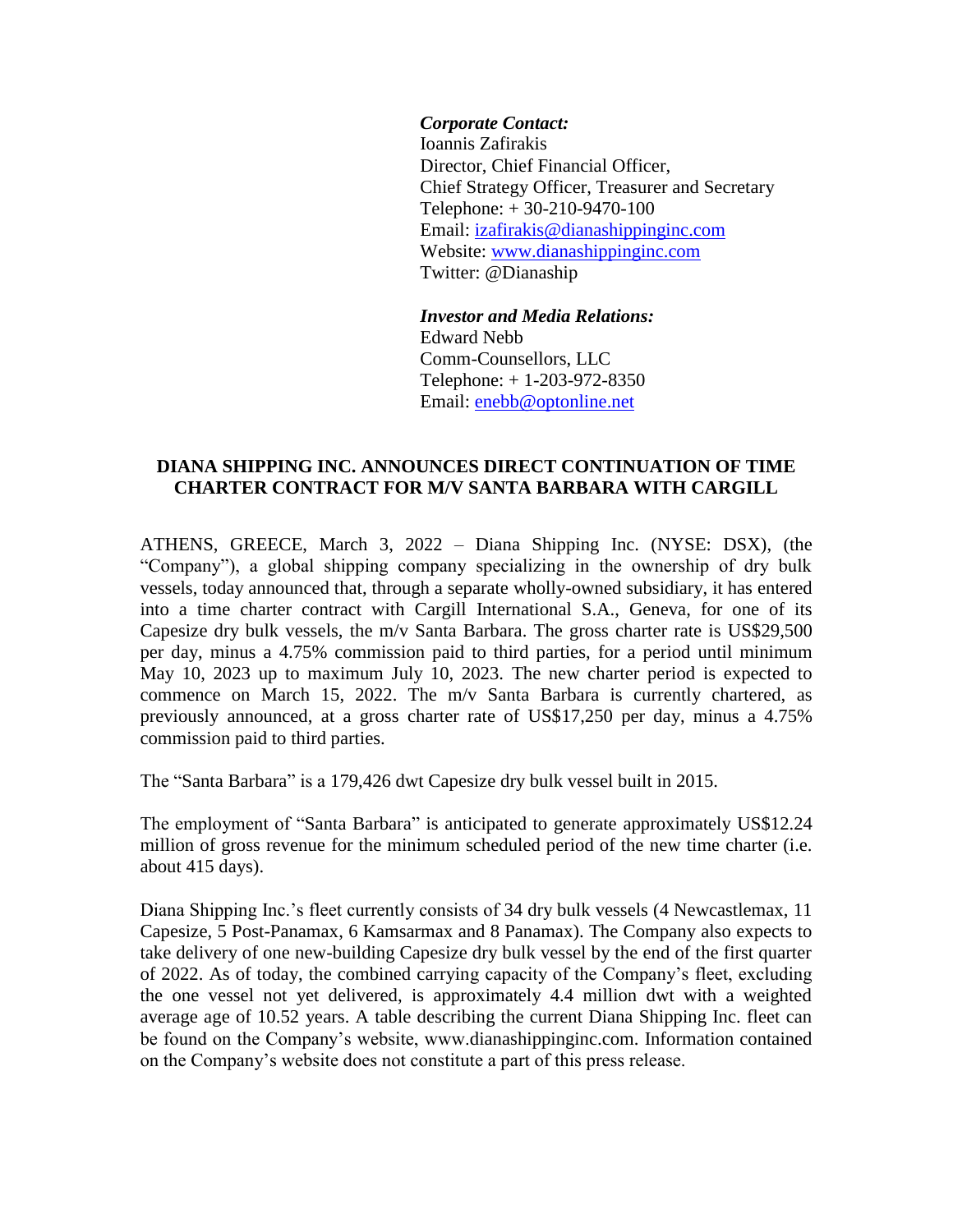## **About the Company**

Diana Shipping Inc. is a global provider of shipping transportation services through its ownership of dry bulk vessels. The Company's vessels are employed primarily on short to medium-term time charters and transport a range of dry bulk cargoes, including such commodities as iron ore, coal, grain and other materials along worldwide shipping routes.

## **Cautionary Statement Regarding Forward-Looking Statements**

Matters discussed in this press release may constitute forward-looking statements. The Private Securities Litigation Reform Act of 1995 provides safe harbor protections for forward-looking statements in order to encourage companies to provide prospective information about their business. Forward-looking statements include statements concerning plans, objectives, goals, strategies, future events or performance, and underlying assumptions and other statements, which are other than statements of historical facts.

The Company desires to take advantage of the safe harbor provisions of the Private Securities Litigation Reform Act of 1995 and is including this cautionary statement in connection with this safe harbor legislation. The words "believe," "anticipate," "intends," "estimate," "forecast," "project," "plan," "potential," "may," "should," "expect," "pending" and similar expressions identify forward-looking statements.

The forward-looking statements in this press release are based upon various assumptions, many of which are based, in turn, upon further assumptions, including without limitation, Company management's examination of historical operating trends, data contained in the Company's records and other data available from third parties. Although the Company believes that these assumptions were reasonable when made, because these assumptions are inherently subject to significant uncertainties and contingencies that are difficult or impossible to predict and are beyond the Company's control, the Company cannot assure you that it will achieve or accomplish these expectations, beliefs or projections.

In addition to these important factors, other important factors that, in the Company's view, could cause actual results to differ materially from those discussed in the forwardlooking statements include the severity, magnitude and duration of the COVID-19 pandemic, including impacts of the pandemic and of businesses' and governments' responses to the pandemic on our operations, personnel, and on the demand for seaborne transportation of bulk products; the strength of world economies and currencies, general market conditions, including fluctuations in charter rates and vessel values, changes in demand for dry bulk shipping capacity, changes in the Company's operating expenses, including bunker prices, drydocking and insurance costs, the market for the Company's vessels, availability of financing and refinancing, changes in governmental rules and regulations or actions taken by regulatory authorities, potential liability from pending or future litigation, general domestic and international political conditions, potential disruption of shipping routes due to accidents or political events, vessel breakdowns and instances of off-hires and other factors. Please see the Company's filings with the U.S.